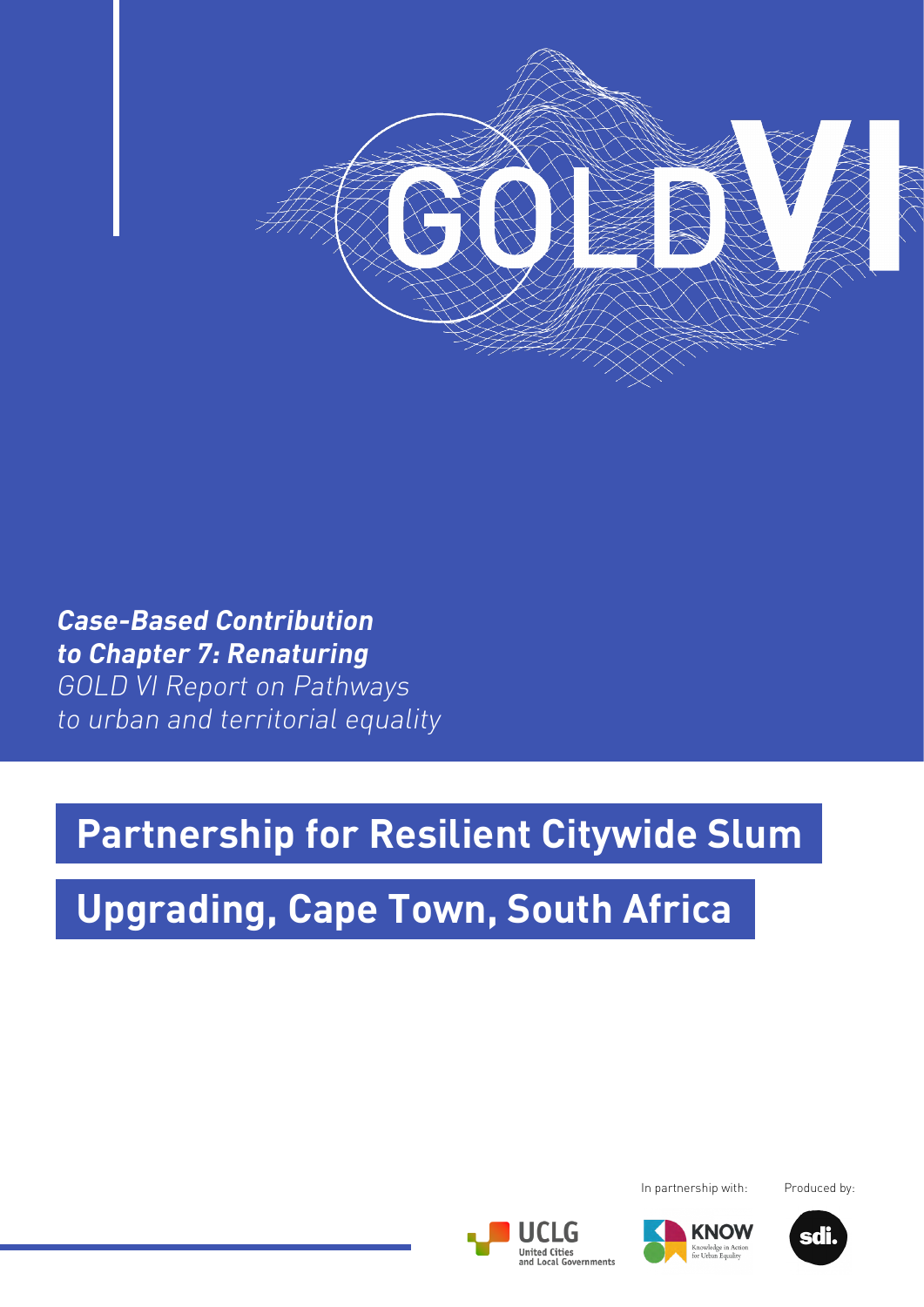### **Partnership for Resilient Citywide Slum Upgrading, Cape Town, South Africa**

#### **AUTHOR(S)**

Ariana Karamallis, Charlton Ziervogel

#### **ORGANISATION NAME**

Slum Dwellers International (SDI)

**CITIES/COUNTRIES IT COVERS**

Cape Town (South Africa)

#### **CHAPTER**

7: Renaturing

### **SUMMARY**

From 2013-2019, the South African Slum Dwellers International Alliance worked together with other civil society partners in Cape Town on a joint project for informal settlement upgrading, as part of the Comic Relief Four Cities Program. In four cities across Africa, relevant stakeholders were asked to come together to create collaborative solutions to challenges their cities face. In Cape Town, each organization identified a specific focus within the broader framework of informal settlement upgrading, with the view of contributing towards the Department of Human Settlements (DHS) review of informal settlement upgrading policy and practice. The SA SDI Alliance identified the establishment of a metro level fund for informal settlement upgrading as a key priority. This set the stage for engagements with the Western Cape Province around the development of a provincial level approach to informal settlement upgrading. The SA Alliance was selected in a competitive bid process to conduct a rapid appraisal of all informal settlements in the Western Cape (RAP) using community-led data collection practices and protocols developed by the SA SDI Alliance over the past 15+ years.

**Slum Dwellers International. "Partnership for Resilient Citywide Slum Upgrading, Cape Town, South Africa". GOLD VI Pathways to Equality Cases Repository: Renaturing (2022). United Cities and Local Governments.**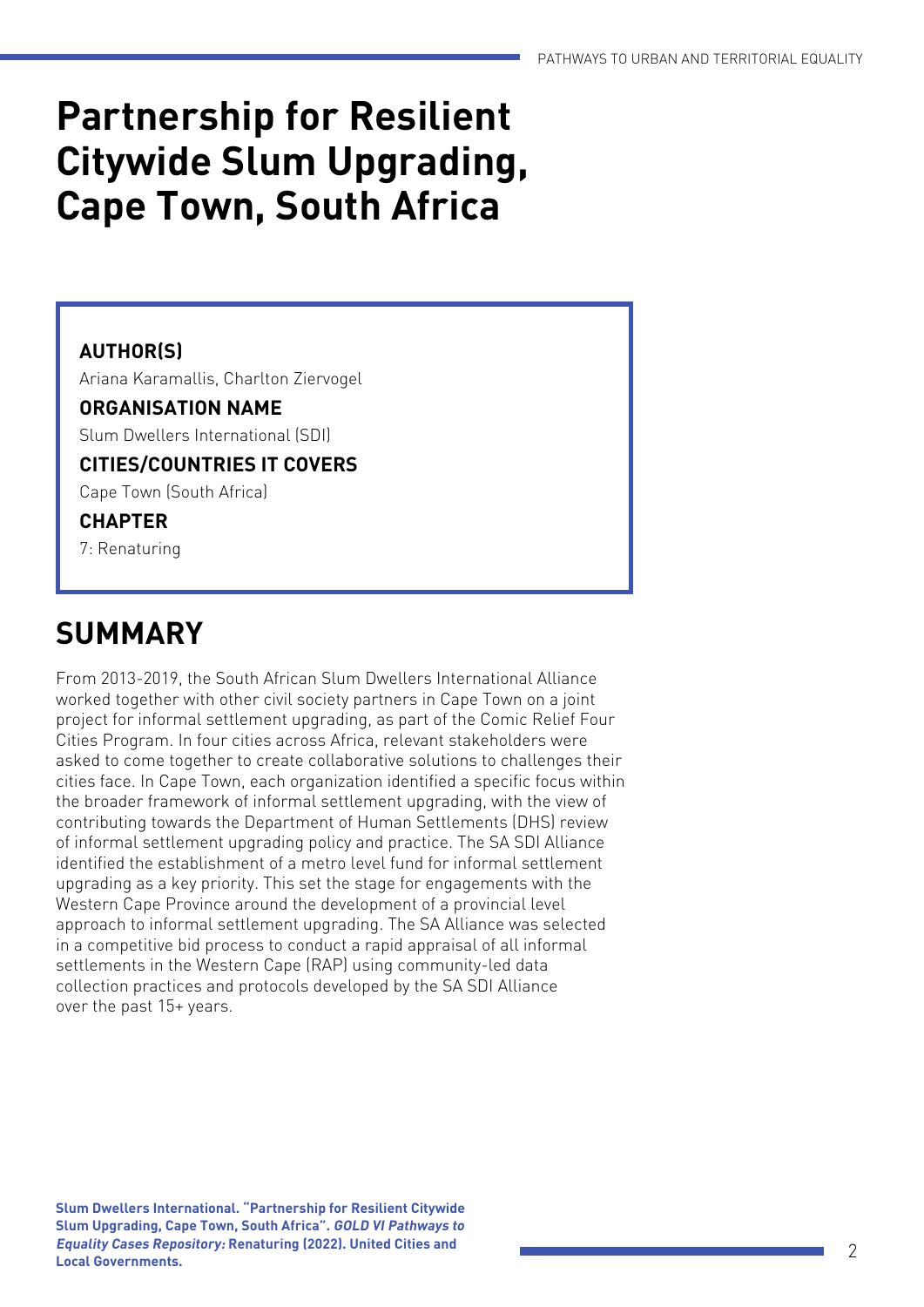

From 2013-2019, the South African Slum Dwellers International Alliance worked together with other civil society partners in **Cape Town**  (South Africa) on a joint project for informal settlement upgrading, as part of the Comic Relief Four Cities Program. In four cities across Africa, relevant stakeholders were asked to come together to create collaborative solutions to challenges their cities face. In Cape Town, each organization identified a specific focus within the broader framework of informal settlement upgrading, with the view of contributing towards the **Department of Human Settlements (DHS) review of informal settlement upgrading policy and practice**.

#### **The South African SDI Alliance is made up of four organizations:**

• **FEDUP** is a women's-led, member-based social movement that organises through savings collectives and community organising

practices associated with Slum Dwellers International.

• **ISN** is a citywide network of poor communities who use settlement-level data to collaborate around issues of concern.

• **CORC** is a non-profit organisation that supports the social, strategic and administrative practices of FEDUP and ISN.

• **uTshani Fund** is a formal bridging finance institution that manages the urban poor fund on behalf of FEDUP.

Together, these organizations support urban poor communities to find solutions to homelessness, landlessness and poverty. The SA SDI Alliance works together to build community-organising capacity, pursue collaborative partnerships, and implement informal settlement upgrading and housing projects. The SA SDI Alliance is the South

Sweet Home Farm is an informal settlement in Cape Town. Source: Simon Kirby / Flickr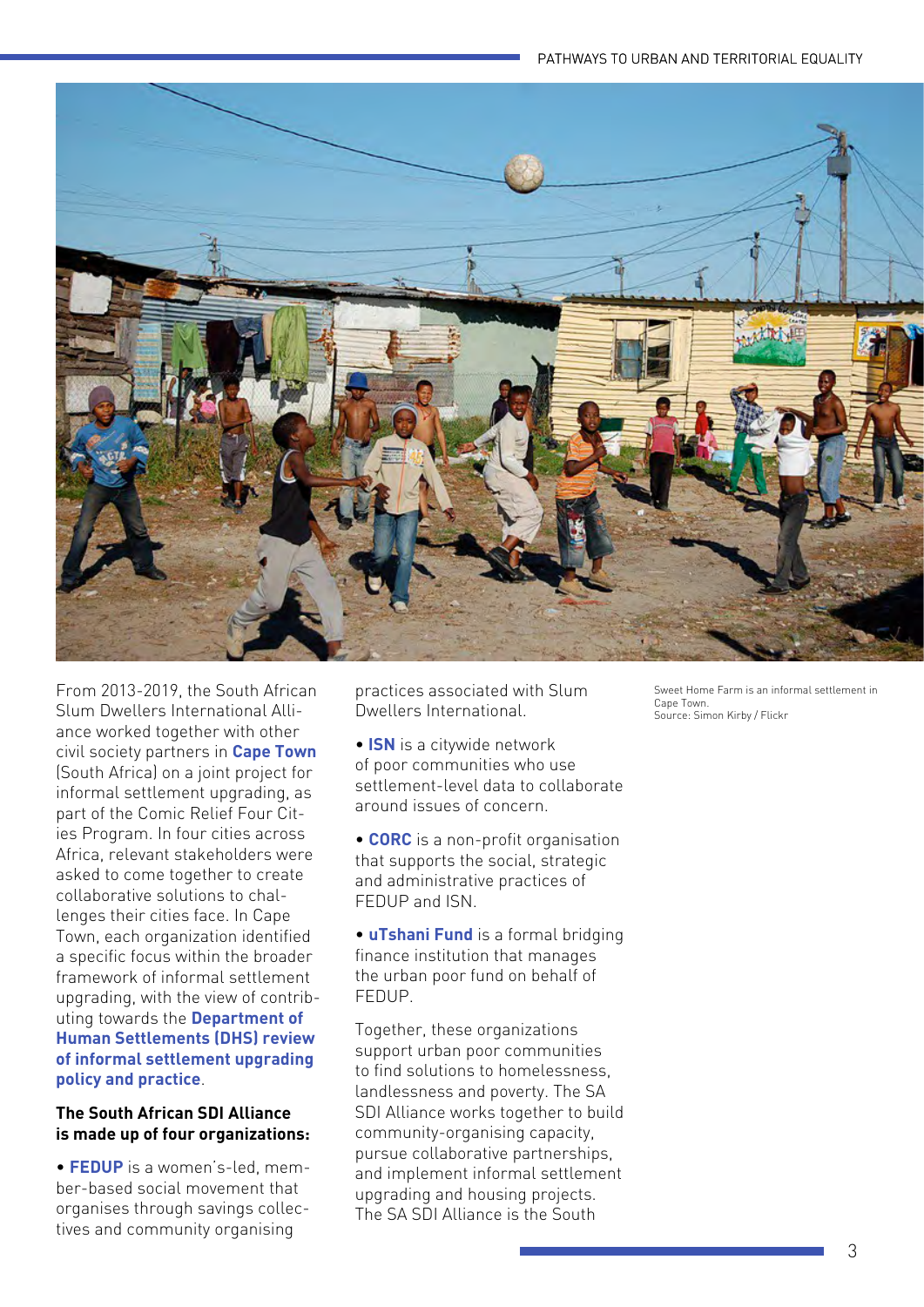African affiliate of Slum Dwellers International, a global movement of slum and informal settlement dwellers composed of national federations of the urban poor in over 20 countries across Africa, Asia, and Latin America.

SDI-affiliated federations across Africa, Asia and Latin America **collect data on their settlements to create space for communities to identify developmental prior ities**, organize leadership, expose and mediate grievances between segments of the community, and cohere around future planning.

These activities serve as a platform for engagement with governments and other stakeholders involved in planning and setting policy for de velopment in urban centres. A key aspect of community planning ac tivities is that communities own the information they collect. When they share the data with governments, they are able to create new relation ships — and even institutions — that include the poor as integral role players in the decisions that affect their lives.

As their contribution to the joint project for informal settlement upgrading, the South African SDI Alliance identified the establish ment of a **metropolitan level fund for informal settlement upgrading** as a key priority, with the view of contributing towards the Depart ment of Human Settlements review of informal settlement upgrading policy and practice. This set the stage for engagements with the Western Cape Province around the development of a provincial level approach to informal settlement upgrading. The SA Alliance was se lected in a competitive bid process to conduct a rapid appraisal of all informal settlements in the Western Cape (RAP) using **community-led data collection practices and protocols** developed by the SA SDI Alliance over the past 15+ years.

In 2016, the RAP was used to inform the development of the Western Cape's Informal Settlement Support Framework and Programme (ISSF and ISSP). The use of communi ty-led informal settlement data to inform the drafting of provincial policy and programme for informal settlement upgrading was a major win for the SA Alliance. It empha sizes the value of community-col lected informal settlement data in the development of policies, plans, and development that is in line with the needs, priorities, and realities of informal settlement communities on the ground.

PATHWAYS TO URBAN AND TERRITORIAL EQUALITY<br>ed to inform<br>western<br>ed to inform<br>memorial support<br>mme (ISSF<br>mme (ISSF)<br>and Support<br>tempha-<br>interaction symphals as a major<br>tempha-<br>interaction in the White<br>memorial relations<br>of In 2017, the national government began a process to review the **White Paper on Human Settlements**. The NGO Collaborative Initiative pre pared a draft submission proposing guiding principles for incremental, in situ development and informal settlement upgrading in the White Paper. The Community Organisa tion Resource Centre (CORC) had, throughout this time, been engaging National Treasury to explore pos sibilities around the development and establishment of a metro fund for upgrading, with some promising engagements over the course of the 2016-2017 period. In 2019, the three organizations (CORC, Isandla & VPUU) were given the opportunity to consolidate their work from the previous period.

CORC focused on developing tools to improve training, reporting and analysis on community-led data collection, and the hosting of a **stakeholder learning forum on the role of community data in effective in situ informal settlement up -**

**grading**. This included training ac tivities for community enumerators and supervisors, the development of community-led data collection training manuals for communities, NGOs and supervisors, and poster templates for community verifica tion and feedback to communities and government.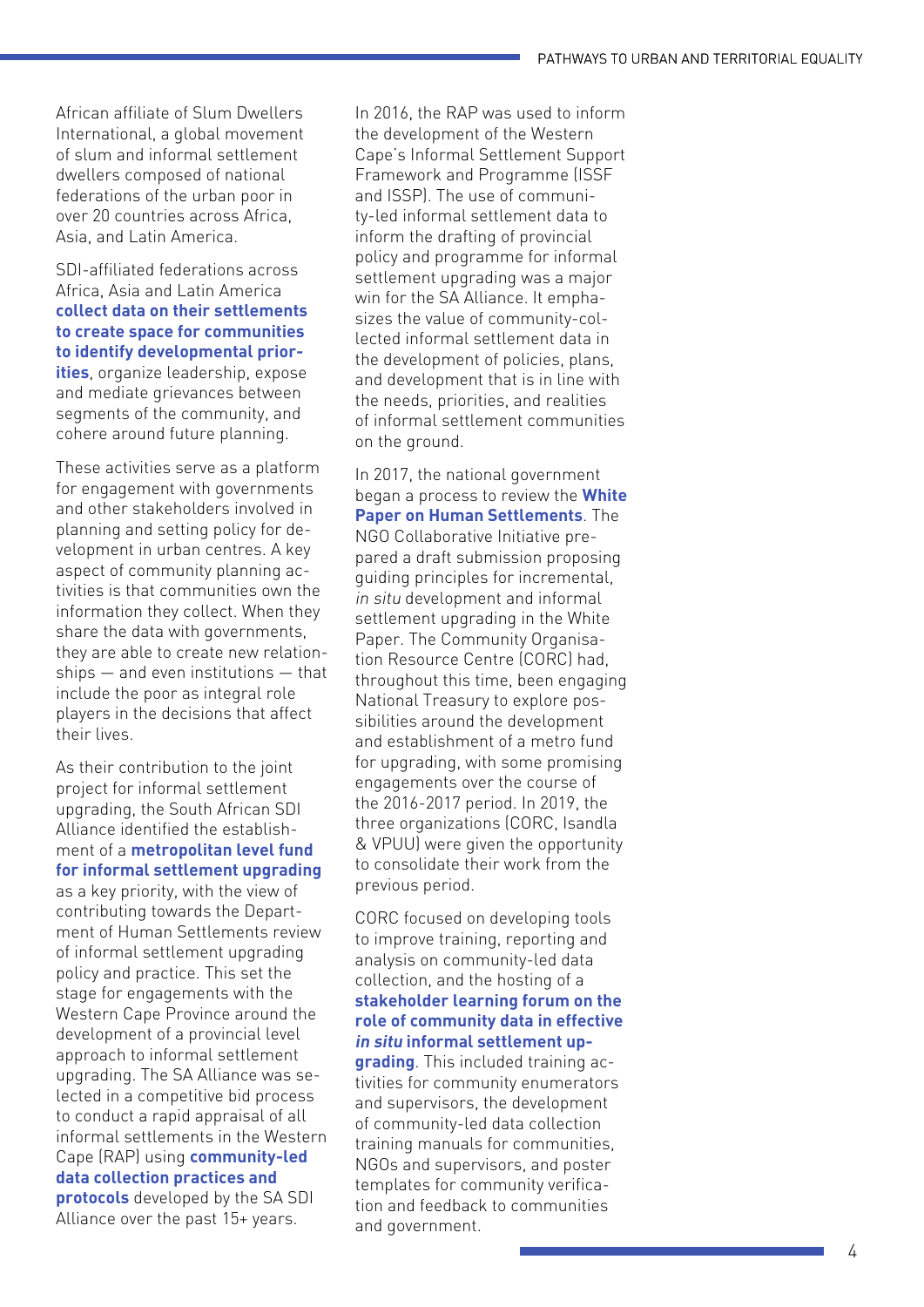Building on this work, 2018-19 witnessed the establishment of a much deeper and more meaningful relationship between the South African SDI Alliance and the City of Cape Town, thanks to their shared interest in examining what it means to turn Cape Town into a "resilient" city. This was of particular importance to the SA Alliance as no resilience strategy can be considered truly resilient without looking at the challenges, lessons and unique situations that informal settlement dwellers face. **The Alliance influenced the City of Cape Town's resilience strategy**, ensuring that the voices of informal settlement dwellers were heard understood and reflected in the process. This was accomplished through the presentation of community-collected slum data from over 70 informal settlements to the City of Cape Town, informing about their informal settlement upgrading interventions. This process involved communities presenting their own

profiling data. Specifically, leaders from a particular region would

present information on a number of informal settlements organized in such a way that it matched the relevant line department of the City of Cape Town. The challenges were thus categorized according to settlements with no access to water, sanitation and electricity, settlements with inadequate levels of basic services based on the City of Cape Town's own ratio targets and then finally settlements that were located on pieces of land that were not owned by the City and would thus prove to be challenging to work in. Informal settlement dwellers themselves could show how powerful community collected data can be in both the planning and implementation of basic service delivery. The Alliance's data helped introduce the City of Cape Town (Department of Informal Settlements and Backyarders) to service delivery priorities in 74 informal settlements in the metro and unlocked project work with other partners like the Western Cape Human Settlements Department through the Informal Settlement Support Programme.